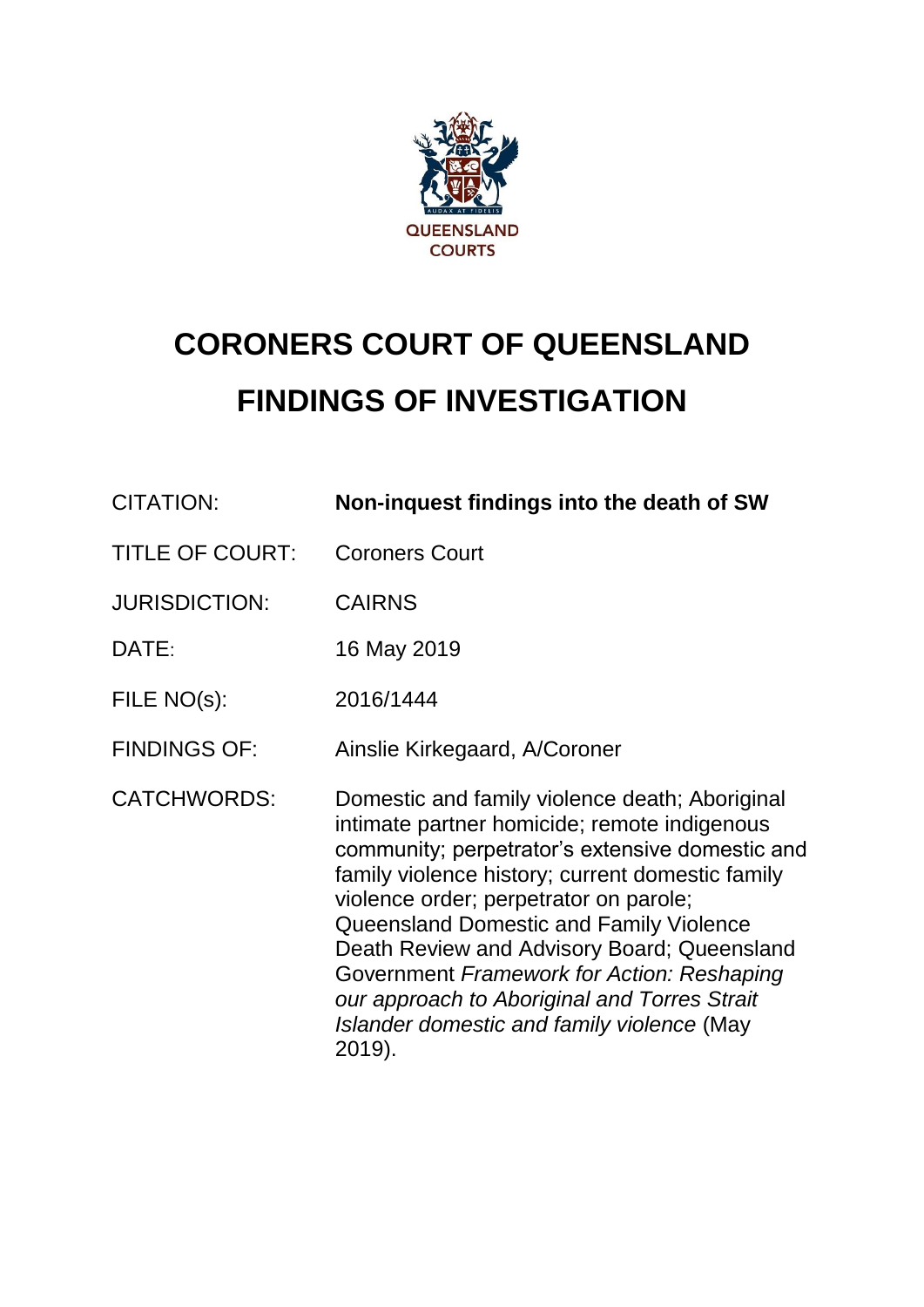# **Table of Contents**

| Domestic and Family Violence Death Review and Advisory Board consideration of |  |
|-------------------------------------------------------------------------------|--|
|                                                                               |  |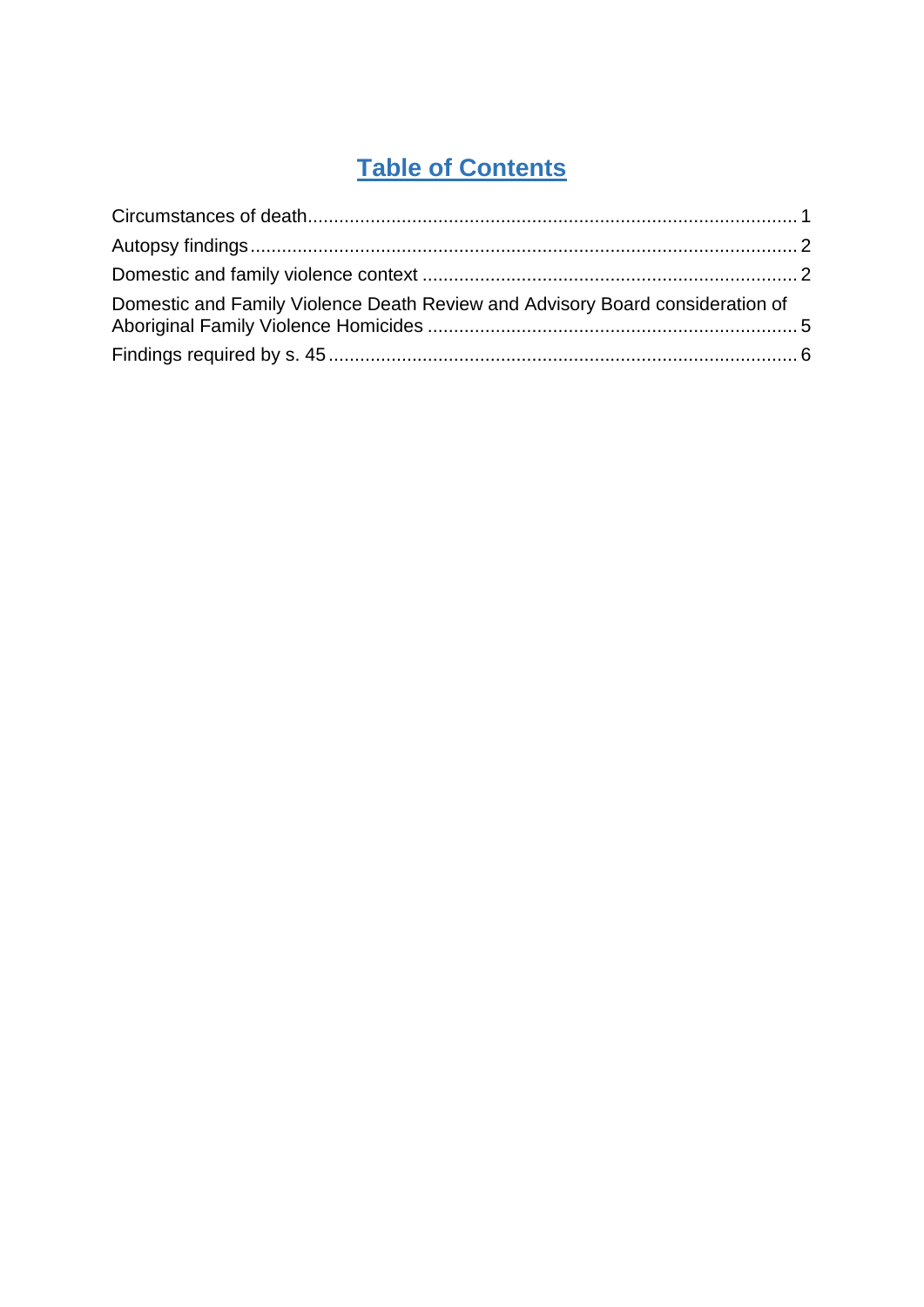## <span id="page-2-0"></span>**Circumstances of death**

SW was a 26 year old Aboriginal woman who was found deceased at her partner's home in a remote indigenous community on 9 April 2016. At the time of her death, she was in a relationship with IN aged 46. She was mother to a seven year old son.

On the morning of 9 April 2016, IN attended the local police station and told police he had assaulted SW stating words to the effect of "*I don't remember if I did it. I think I killed my girlfriend. I've left her at home…"* He told police he thought she was dead because when he tried to wake her up she was cold. He was then taken into custody.

When police attended the house that morning, they found SW face down on the bedroom floor partially naked, covered by a doona. She was obviously deceased, with traumatic injuries to the head and left bicep. Attending officers observed a lot of blood on the bed and a couch, the floor and walls. They located a small axe and a large serrated pruning saw in the room.

The subsequent police investigation revealed that the couple had been in the bedroom drinking sly grog from approximately midday on 8 April 2016. IN's daughter and another woman attended the house and spent some time drinking with the couple. The couple were in good spirits and joking around while the women were there. After the women left the couple continued drinking alone in the bedroom into the evening and night.

IN's brother was present in the house at the time of the incident. He told police the couple had been drinking cask wine and Jim Beam bourbon that night. The brother went to his bedroom and stayed there as IN would become violent when he was drinking alcohol. The brother heard a disturbance during the night which he described to police as banging, shouting and SW screaming. The brother did not do anything at the time because he was frightened of IN. The brother told police that while IN would never lay a hand on him while sober, he would become violent without provocation when under the influence of alcohol.

A friend of the family also overheard a heated argument between the couple while he was sitting in the driveway next door. He too did not want to get involved and went elsewhere because he felt uncomfortable.

When formally interviewed by police, IN said SW had convinced him to drink all the grog despite him wanting to save it for his birthday the following month. They started to argue. IN then hit SW in the face a number of times with an open hand before arming himself with a curved pruning saw he kept in the cupboard. He told police he used the saw to slash at SW to keep her away from him and leave him alone, striking her numerous times with the saw. He said she was on the floor with her arms wrapped around his legs begging him to stop. He stopped eventually, removed her clothes and had sexual intercourse with her, allegedly at her request. She was bleeding heavily from injuries to her arm at this time. He said he then took a pillow and a doona from the bed and lay down on the floor with SW and they both went to sleep. When he woke some time later he realised she was deceased. He said he was unable to exit the bedroom because the door handle was damaged, so he used an axe to smash his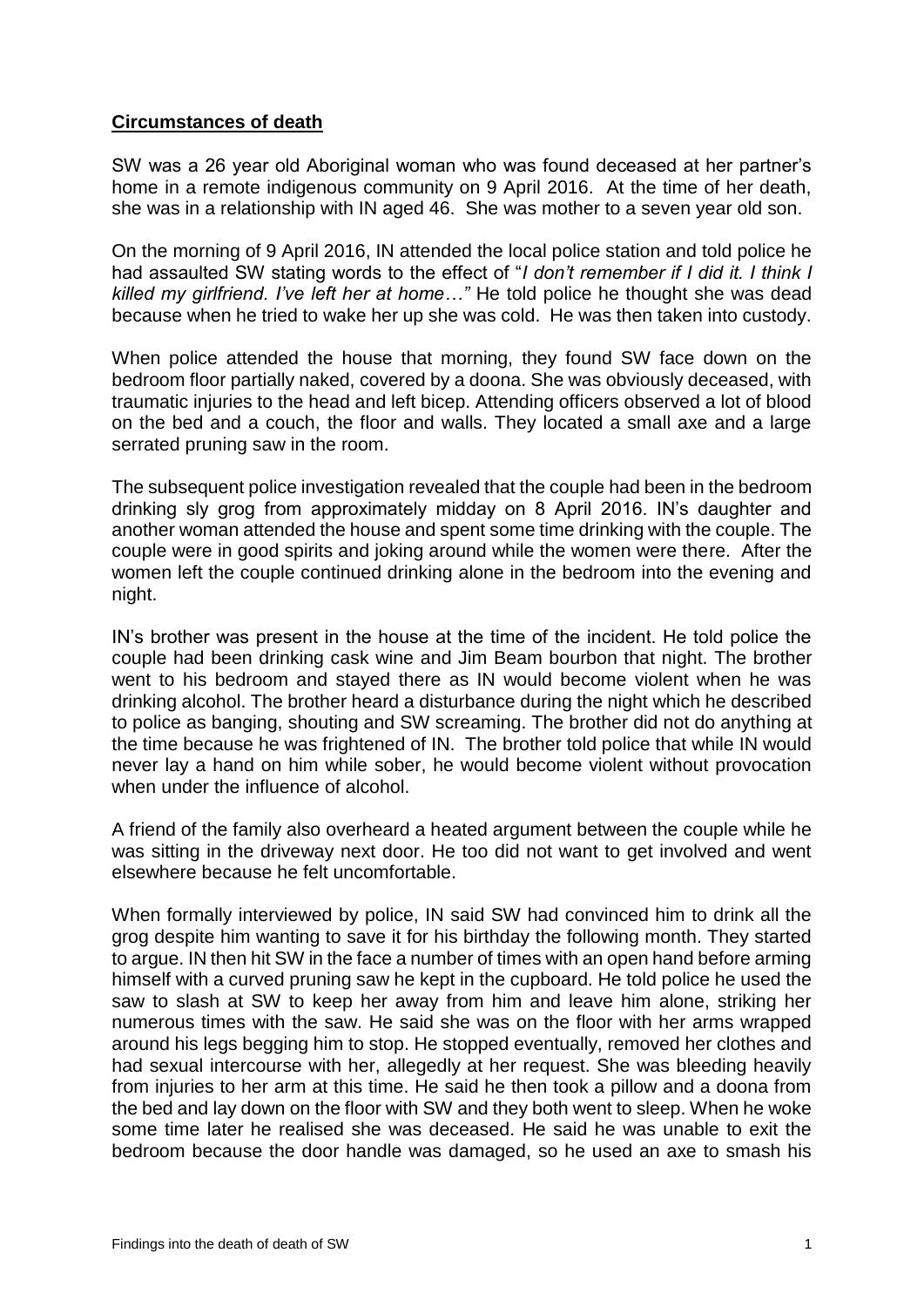way out of the bedroom. He had a conversation with his brother and then attended the local police station.

IN was charged with murder, rape and interfering with a corpse. He was ultimately convicted of murder – domestic violence offence and sentenced to life imprisonment by the Supreme Court of Queensland at Cairns on 17 July 2017. When sentencing IN, SJA Byrne described the incident in which SW died as '…*a brutal, sustained, armed attack involving shocking, lethal violence, fuelled by excessive consumption of alcohol.*"

# <span id="page-3-0"></span>**Autopsy findings**

An external examination and full internal autopsy were performed by an experienced forensic pathologist on 11 April 2016. The autopsy revealed multiple cutting wounds to the scalp, face, trunk, upper and lower limbs, with severe damage to blood vessels in the right arm. There was evidence of significant blood loss. The pathologist noted the appearance of a number of the cutting wounds was suggestive of contact with a multi-toothed blade such as a saw. Microscopic examination revealed no underlying significant natural disease. Toxicological analysis revealed a non-fatal blood alcohol concentration of 0.14% but no other drugs were detected. Having regard to the autopsy findings and the circumstances of the death, the pathologist attributed the death to the consequences of multiple sharp force injuries to the limbs, head and trunk.

# <span id="page-3-1"></span>**Domestic and family violence context**

At the time of the fatal assault, IN was named as the respondent in a current Domestic Violence Protection Order with SW as the aggrieved. The order was made by the local Magistrates Court on 13 July 2015 in relation to an incident in which IN had assaulted SW with a large knife and threatened to take her out bush to chop her head off. This incident occurred in the context of him accusing her of looking at other men. He was charged with assault occasioning bodily harm though it appears police did not seize the weapon on that occasion.

While SW had told health care centre staff she felt threatened by IN and would not be returning to the relationship, IN maintained full contact with her after this assault and the couple reconciled. On 19 July 2015, IN assaulted SW with a large knife, once again in the context of accusing her of infidelity. IN was taken into custody and charged with assault occasioning bodily harm and breaching the protection order. He was subsequently convicted and sentenced to nine months imprisonment with directions to abstain from alcohol for three months on release from custody. He was released on parole on 21 October 2015 under community based supervision. The couple reconciled on his release from prison.

IN is documented as having engaged appropriately with his probation and parole officer, acquired stable employment, reported he was abstaining from alcohol, denied any family or community issues and reported no changes to his circumstances.

IN's behaviour in the community had not come to the attention of police or the courts prior to 21 January 2016. On this occasion, police responded to a disturbance between the couple in which SW alleged IN had threatened her with a woomera. For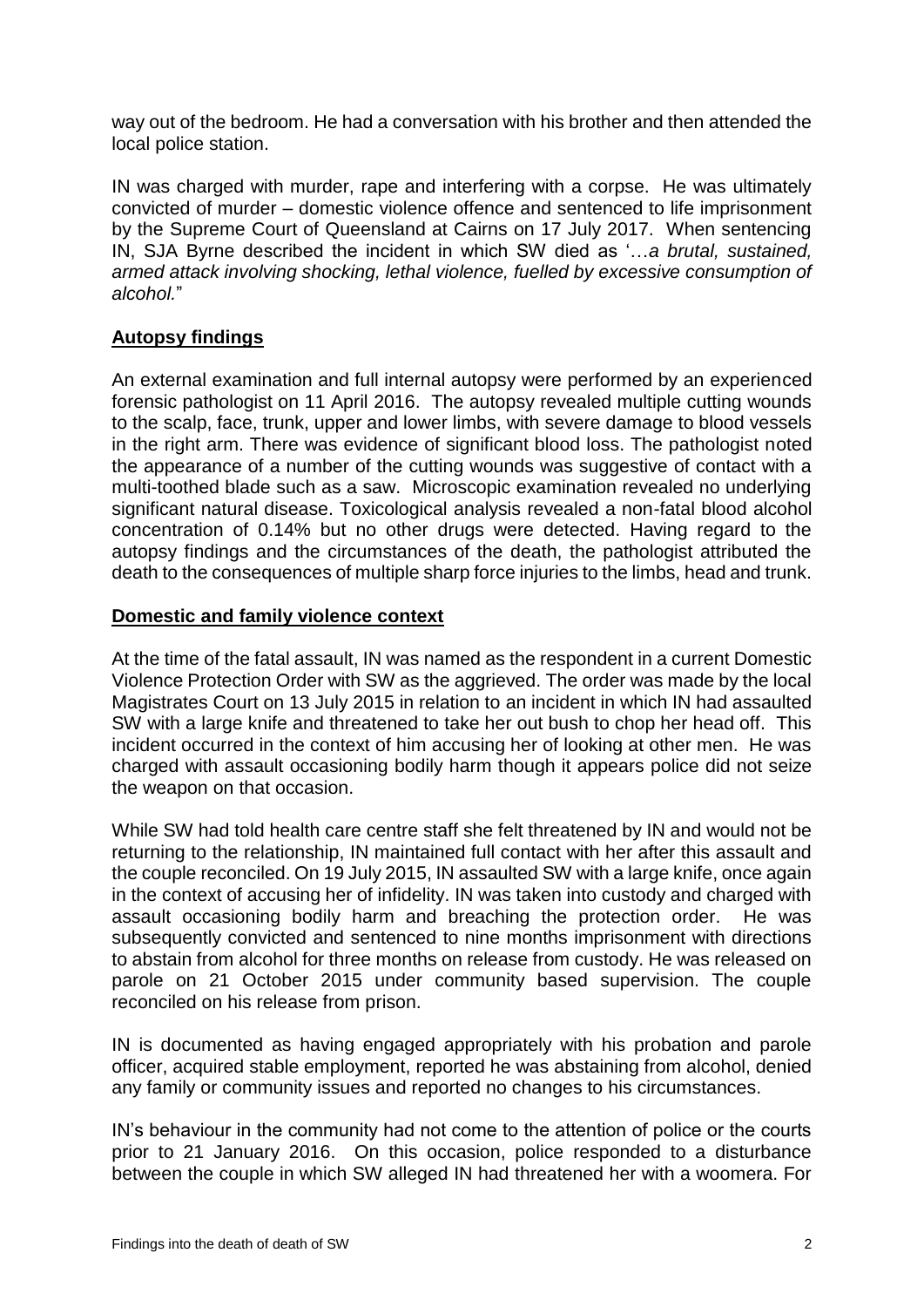reasons unable to be clarified by this investigation, police determined the allegation to be unfounded and no further police action was taken. This was the last known contact between SW and service agencies prior to her death some three months later.

IN told his probation and parole officer he had been involved in a 'growl' with his expartner several days earlier but reported the issue was resolved without verbal or physical violence. Without confirming this version of events, the probation and parole officer took IN's word on face value and commended him for his pro-social behaviour. No risks or intervention needs were identified by the probation and parole officer between that time and SW's death.

Offender management records reveal that during IN's parole period, there was no indication he had breached the direction to abstain from alcohol during the three month period following his release from prison; IN denied recommencing alcohol use after this period expired and there was no indication he had presented with any physical indicators of alcohol or illicit drug use (though this was not confirmed by urinalysis). While it was initially planned to require IN to attend the local Alcohol and Drugs Service, he was ultimately never directed to attend because his full time employment obligations were considered to be a barrier to his participation in the program.

The domestic and family violence context within which SW's death occurred was examined by the Domestic and Family Violence Death Review Unit with the Coroners Court of Queensland with reference to information obtained from a range of service agencies including police, courts, corrective services, health and local support service providers.

SW had been in an on-and-off relationship with IN for approximately 12 months preceding her death. Their relationship was characterised by a sustained pattern of physical, verbal and psychological abuse perpetrated by IN against SW. He was known to exhibit unpredictable, aggressive and anti-social behaviours when affected by alcohol, demonstrating poor emotional regulation and control. Throughout their relationship, SW was the victim of significant acts of physical violence by IN, often involving the use of weapons. There were three known episodes of violence where SW sustained severe injuries during assaults by him involving the use of a knife, a woomera and a saw. The intensity and brutality of this violence is described as 'particularly severe'.

There was also evidence of other forms of domestic violence in the relationship including threats to kill as a mechanism by which IN maintained control over SW. Much of the violence appears to have been triggered by sexual jealousy in response to an actual or perceived threat of sexual infidelity. SW had also expressed sexual jealousy within the relationship but she was not physically violent in response.

IN was known in the community for his use of violence towards women and was reportedly nicknamed '*killer*' due to his prior history of domestic violence perpetration in which it was rumoured that he had "*killed his old girlfriends"*. I note he had no prior convictions for manslaughter or murder of a previous partner and the rumour was not further investigated by police. He was considered to be a habitual domestic violence offender who perpetrated '*cruel and savage violence'* towards his intimate partners and following episodes of violence, would often demonstrate limited insight into his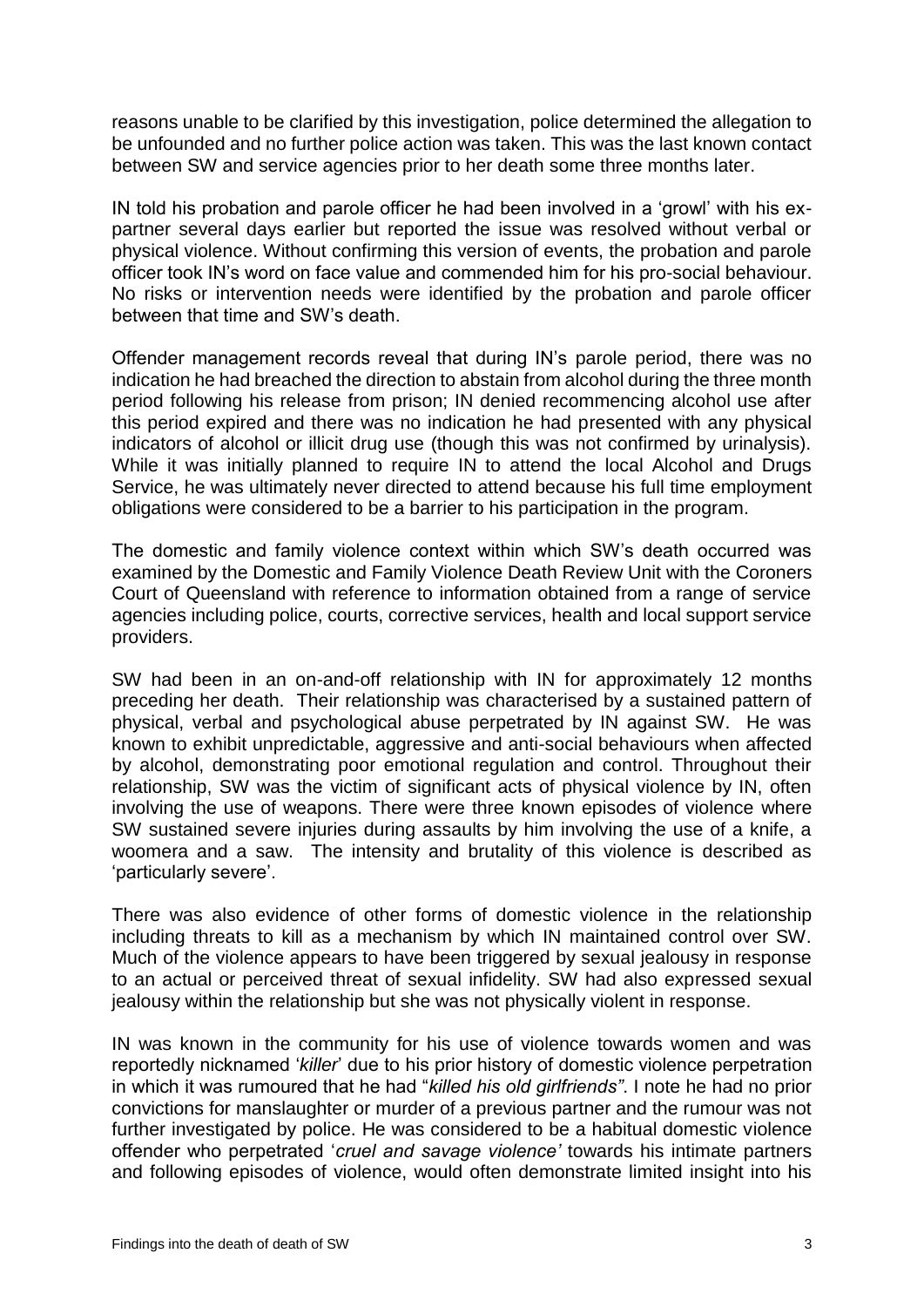offending behaviour (including minimising his violence and apportioning blame to his victims).

SW's family had tried many times to dissuade her from starting and remaining in a relationship with IN as they were concerned for her safety. It was understandably very frustrating for them when she did not take their advice to leave him. It appears she was initially proactive in seeking help from social supports during crisis situations when she needed medical attention and was forthcoming about how she had come to be injured. After being discharged from hospital after an episode of violence by IN in July 2015, SW was referred to the local women's shelter for accommodation support as her family had refused to allow her back into the family home. It appears this was the last occasion on which she sought assistance from social supports prior to her death some nine months later.

Review of available records shows there was extensive service system contact with SW and IN, not only as a result of IN's violence against SW but also as a result of his propensity to commit acts of violence against others.

IN's criminal history demonstrated a pattern of violent and non-violent offending dating back to 1988, with assault, domestic violence and alcohol related offences comprising the majority of his convictions. His history of domestic violence related offending was extensive, having been named as the respondent in domestic violence orders relating to seven women including SW over the period 1994-2017. Police recorded multiple breaches of these orders over the period 1995-2015. SW also had a history of violent offending, though to a lesser extent than IN. Her use of violence was often associated with alcohol intoxication and directed towards other women in her family network or in the community.

SW's death led to IN's tenth custodial episode for violence related offending. He is documented as having largely been a compliant prisoner with few conduct breaches while incarcerated. His response to community-based supervision was also generally acceptable though he was occasionally non-compliant with parole reporting conditions. He had undergone multiple risk and needs assessments over the course of his engagement with Queensland Corrective Services. These identified the link between his alcohol use and criminal behaviour and recommended that he complete offender behaviour programs relating to alcohol and drugs, domestic violence and anger management. Many of these interventions were largely targeted to the special needs of Aboriginal and Torres Strait Islander offenders. He had been referred to and successfully completed intervention programs over the period 1999-2009. There were mixed responses to his participation ranging from enthusiasm and motivation to change to minimal interaction due to being 'culturally shy'. Despite ongoing rehabilitative attempts to address issue of domestic violence and alcohol use, IN maintained a strong pattern of recidivist domestic violence offending across multiple intimate partner relationships.

Systemic analysis of the circumstances leading up to SW's death highlighted the critical importance of robust interventions for serious family violence offenders given it was well recognised within the community that IN presented a sustained risk of harm to his intimate partners. Further, it highlighted the intersections between alcohol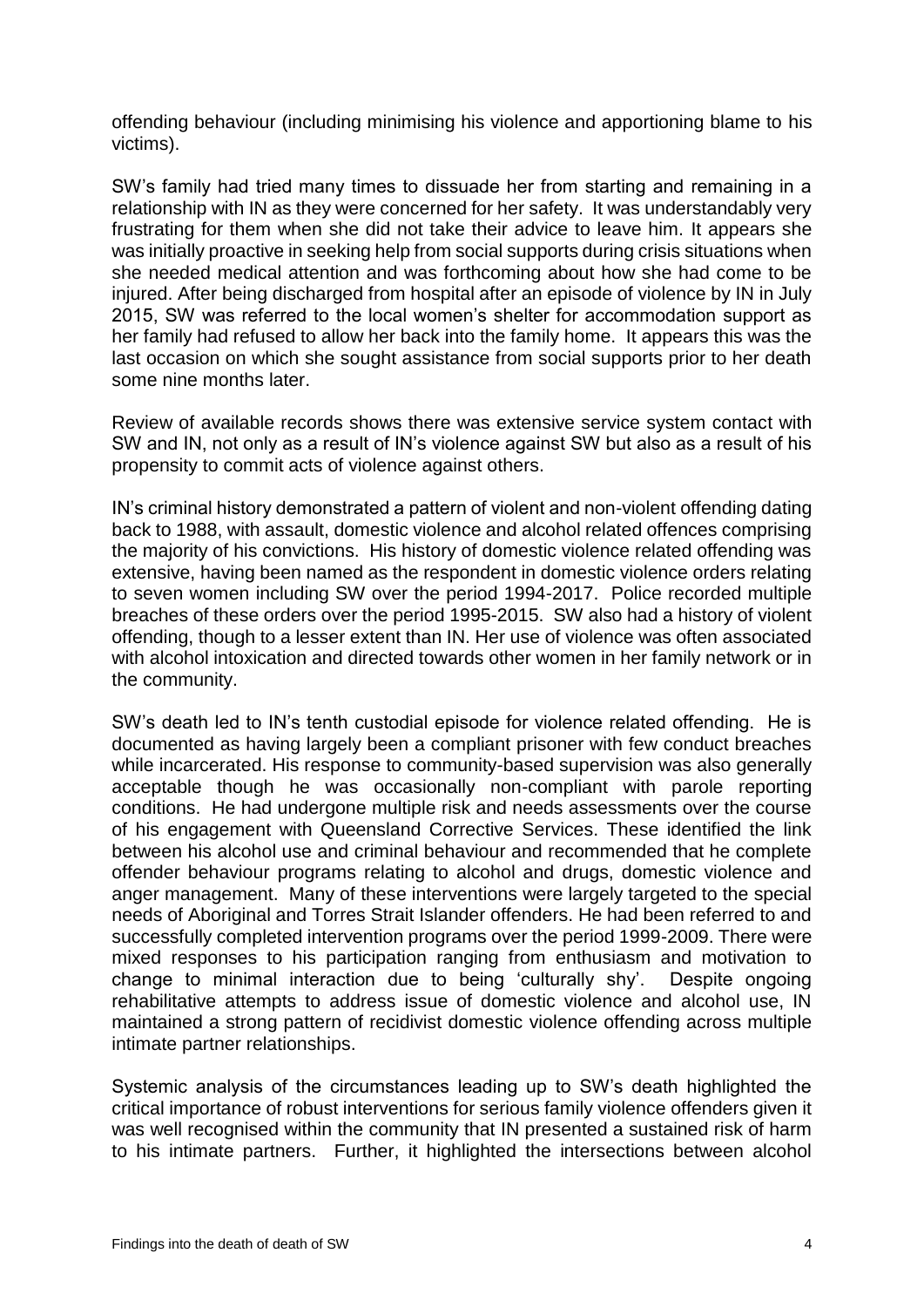misuse and family violence perpetration and the critical importance of reducing alcohol related harm.

At the time of SW's death, the community was one of several indigenous communities in which an Alcohol Management Plan was in place to limit the sale and consumption of alcohol outside controlled settings. Despite this, IN was able to acquire and consume excessive quantities of 'sly grog' immediately prior to his fatal assault on SW. His intoxication was a significant factor in the escalation of events preceding the assault that night.

The 'sly grog' trade is recognised as a significant issue within the community, with sellers circumventing retailers' takeaway liquor licence conditions, stockpiling alcohol outside restricted areas and illegally on-selling supplies to customers within alcohol restricted communities for sizeable profits. Over time, this activity has undermined the initial impact of Alcohol Management Plans in reducing violence. It has also been suggested that alcohol restrictions may prompt consumers to adapt their drinking behaviour towards heavier, episodic drinking when accessing illegal supplies this in turn increasing harm to themselves and others. The couple drank at dangerous levels consuming all the alcohol available to them over 8-9 April 2016.

I note the Department of Aboriginal and Torres Strait Islander Partnerships is continuing to work with communities in the ongoing review of their Alcohol Management Plans.

### <span id="page-6-0"></span>**Domestic and Family Violence Death Review and Advisory Board consideration of Aboriginal Family Violence Homicides**

The Domestic and Family Violence Death Review and Advisory Board (the Board) is established under the *Coroners Act 2003* to undertake systemic reviews of domestic and family violence deaths in Queensland and is tasked with identifying common systemic failures, gaps or issues and making recommendations to improve systems, practices and procedures that aim to prevent future domestic and family violence deaths (*[https://www.courts.qld.gov.au/courts/coroners-court/review-of-deaths-from](https://www.courts.qld.gov.au/courts/coroners-court/review-of-deaths-from-domestic-and-family-violence)[domestic-and-family-violence](https://www.courts.qld.gov.au/courts/coroners-court/review-of-deaths-from-domestic-and-family-violence)*)

In its 2016-17 Annual Report, the Board reported on its consideration of the disproportional impact that family violence has on Aboriginal and Torres Strait Islander families and communities. Many of the key issues and themes identified by its review of Aboriginal family violence homicides are present in the circumstances leading up to SW's death including the victim's experience of persistent verbal, physical and sexual violence; the victim's reluctance to seek help (particularly in a small interconnected community); reluctance by others to intervene; excessive alcohol use; sexual jealousy; prior assault with a weapon; repeated breaches of protection orders with multiple intimate partners by a high-risk perpetrator over a sustained period and for serious acts of violence and the death occurred while the perpetrator was on court-ordered parole.

The Board recommended that the Queensland Government, in partnership with community Elders and other recognised experts, develop a specific Aboriginal and Torres Strait Islander family violence strategy as a matter of urgent priority. In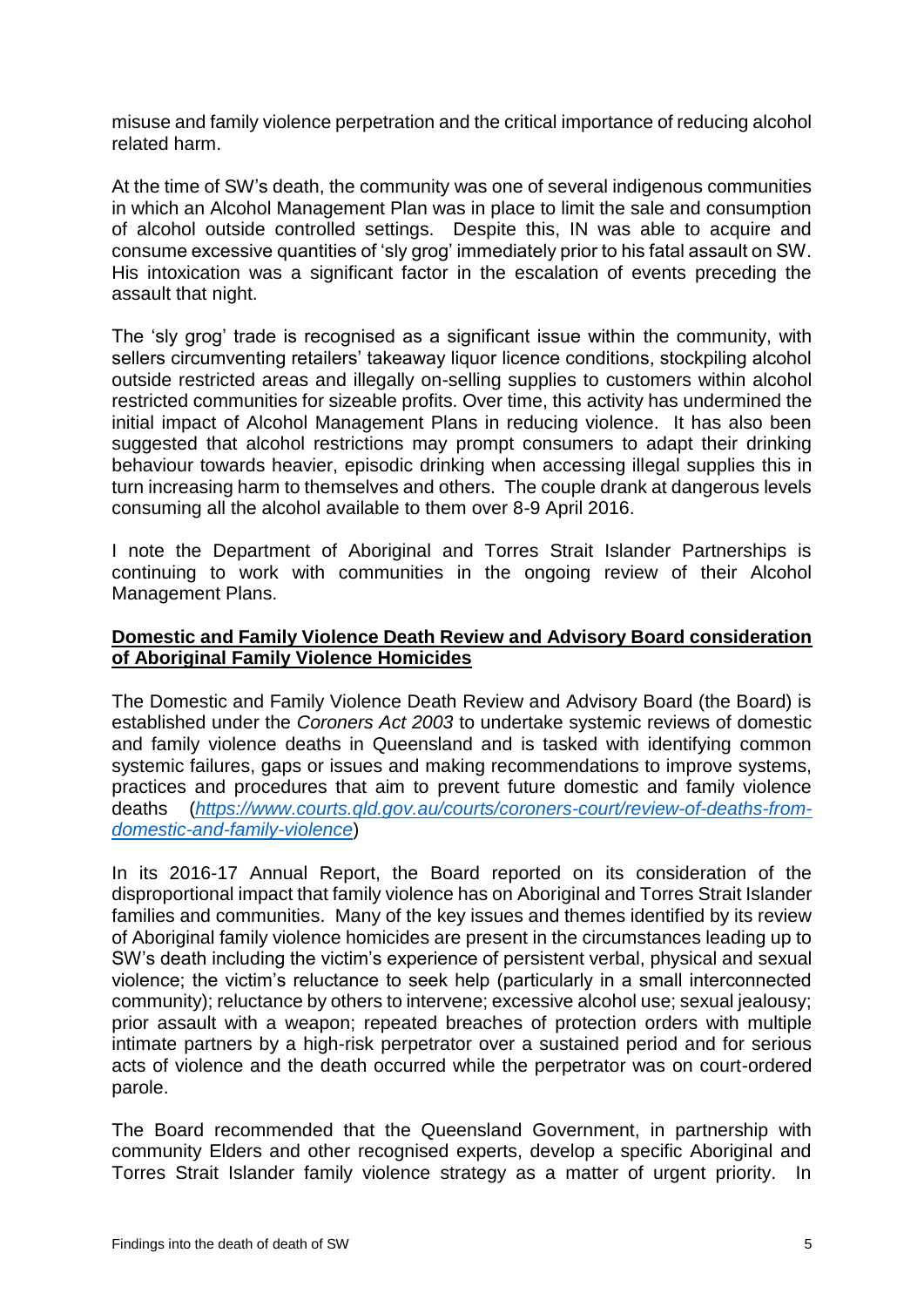response, the Queensland Government publicly acknowledged the Board's call for change to respond to Aboriginal and Torres Strait Islander family violence and a commitment to explore options to build on existing initiatives under the Domestic and Violence Prevention Strategy 2016-26.

In its 2017-18 Annual Report, the Board reaffirmed its strong concern about the absence of a distinct culturally appropriate strategy to address family violence and the unique needs of Aboriginal and Torres Strait islander people.

In May 2019, the Queensland Government released *Queensland's Framework for Action: Reshaping our approach to Aboriginal and Torres Strait Islander domestic and family violence* (*[https://www.csyw.qld.gov.au/resources/campaign/end-violence/qld](https://www.csyw.qld.gov.au/resources/campaign/end-violence/qld-framework-for-action-reshaping-approach-atsidfv.pdf)[framework-for-action-reshaping-approach-atsidfv.pdf](https://www.csyw.qld.gov.au/resources/campaign/end-violence/qld-framework-for-action-reshaping-approach-atsidfv.pdf)*). This framework documents the Government's commitment to taking a new approach to working with Aboriginal and Torres Strait islander families and communities to address the causes, prevalence and impacts of domestic and family violence. It identifies a range of strategies including working in partnership with communities to utilise knowledge and experience of Aboriginal and Torres Strait islander people; delivering programs and holistic wraparound services that are stress and trauma informed and culturally appropriate; engaging Aboriginal and Torres Strait Islander communities and community controlled organisations to deliver the services needed; and to improve the approach to monitoring and evaluating changes in outcomes for Aboriginal and Torres Strait Islander families experiencing violence.

#### <span id="page-7-0"></span>**Findings required by s. 45**

### **Identity of the deceased:** [deidentified for publication purposes]

**How she died:** SW died from serious injuries sustained in a violent assault upon her by her partner IN after a prolonged drinking session with her over 8-9 April 2016. He was ultimately convicted and sentenced to life imprisonment for her murder. The fatal assault occurred while a domestic violence protection order was in force naming IN as the respondent and SW as the aggrieved and while IN was on court-ordered parole following a term of imprisonment relating to a previous assault on her and breach of the domestic violence protection order. The couple's on-and-off relationship over the preceding 12 months was characterised by repeated, serious violence perpetrated by IN when affected by alcohol and often involved the use of weapons. IN was well known in the community for his use of violence against women. He had an extensive history of domestic and family violence across multiple intimate partners over a long period and repeatedly breached domestic violence protection orders.